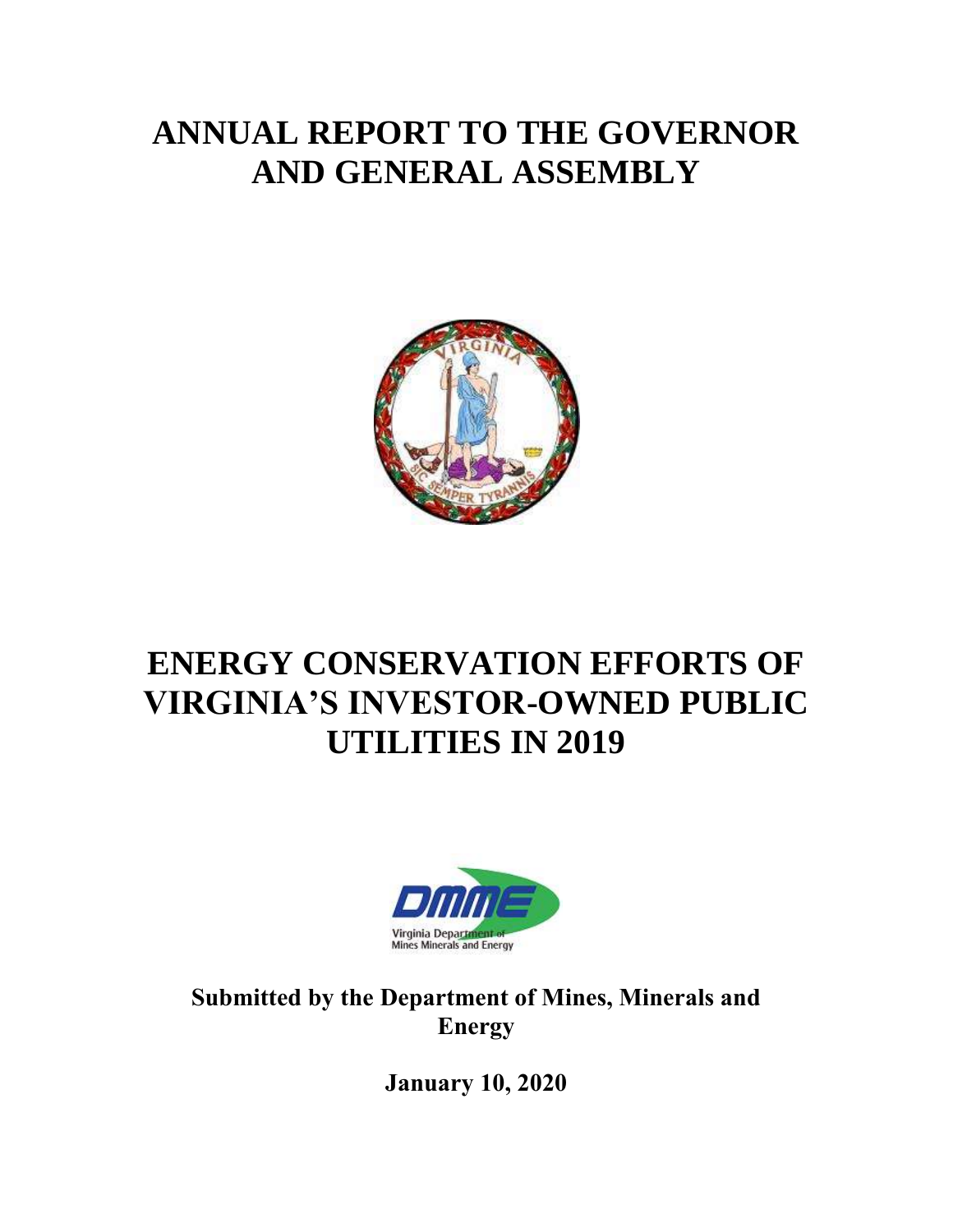### **Introduction**

The Code of Virginia (§ 67-202.1) requires each investor-owned public utility (IOU) that provides electricity service in the Commonwealth to prepare an annual report to the Department of Mines, Minerals and Energy (DMME) delineating its efforts to conserve energy. In the report, each IOU is required to disclose its implementation of demand-side management (DSM) programs serving its customers, and its efforts to improve energy efficiency and conservation relating to its internal operations. These annual reports are to be submitted by November 1 of each year to the Division of Energy of DMME. The Division is required to compile the utilities' reports and submit the compilation to the Governor and the General Assembly.

For the year 2019, reports were received from Virginia Electric and Power Company (Dominion Energy, or Dominion), Appalachian Power Company (APCo), and Kentucky Utilities Company d/b/a Old Dominion Power Company (ODP) on or by November 1. The following is a summary of reported energy conservation efforts during the past year. An electronic copy of each utility's full report is available from DMME. This report also includes an analysis of the progress toward the Commonwealth's goal of reducing retail customers' electric energy consumption by ten percent by the year 2020.

# **Dominion Energy**

Dominion Energy continues to report that it has invested significant resources in DSM programs that provide customers the information and supporting technology needed to manage and reduce energy consumption.

## DSM Tariffs

Dominion previously offered one DSM tariff, the Standby Generation (SG) rate schedule. The SG service tariff provided load reduction during peak periods by transferring load normally served by the company to a participant's standby generator. The customers received a bill credit based on providing either a contracted amount of standby generation, or by average power generated during a billing month where standby generation was requested. Schedule SG closed to new customers in January 2014 and there was one remaining customer on the schedule in 2018. They exited the tariff in 2019, therefore it is now closed.

#### DSM and Demand Response (DR) Programs

| $\sigma$ <sub>1,011</sub> $\sigma$ <sub>110</sub> $\sigma$ <sub>1</sub> $\sigma$ <sub>1111110</sub> |                                                                 |  |
|-----------------------------------------------------------------------------------------------------|-----------------------------------------------------------------|--|
| <b>Residential Air Conditioner</b>                                                                  | Installation of cycling switches on air conditioning units that |  |
| Cycling                                                                                             | allow the units to be remotely cycled off for brief intervals   |  |
|                                                                                                     | during periods of peak load demand.                             |  |
| <b>Residential Income and Age</b>                                                                   | Provides qualifying participants with energy assessments and    |  |
| Qualifying<br>Home                                                                                  | direct install measures at no cost.                             |  |
| Improvement                                                                                         |                                                                 |  |
| Non-residential Distributed                                                                         | Allows participating customers to receive reduced-cost backup   |  |
| <b>Generation</b>                                                                                   | generation service in exchange for reducing electrical load on  |  |
|                                                                                                     | Dominion's system.                                              |  |

#### Ongoing Programs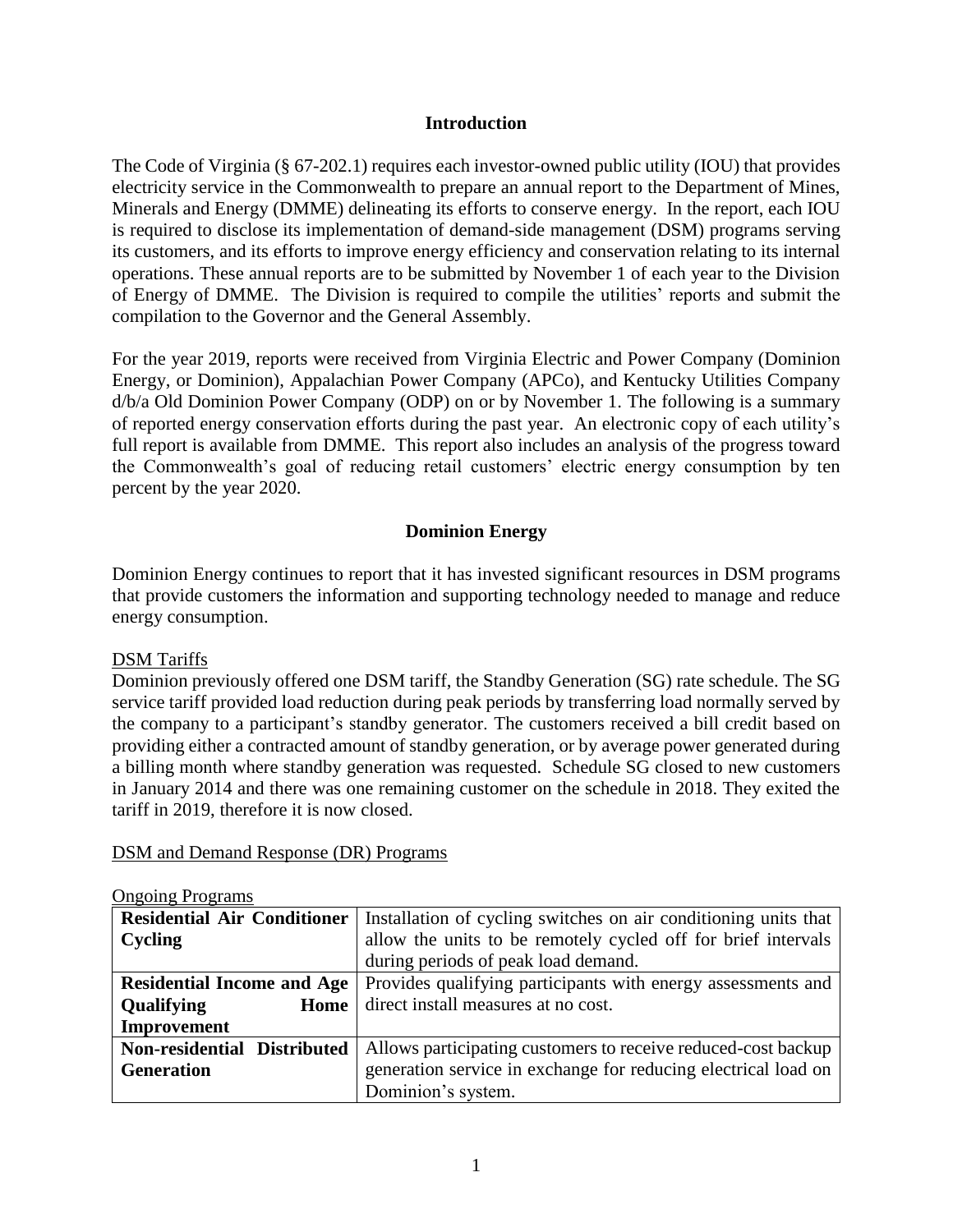| <b>Lighting</b><br>Non-residential | Promoted the installation of energy efficient lighting and      |
|------------------------------------|-----------------------------------------------------------------|
| <b>Systems &amp; Controls</b>      | controls.                                                       |
| Non-residential Heating $\&$       | Promoted the installation of high efficiency HVAC equipment.    |
| <b>Cooling Efficiency</b>          |                                                                 |
| Non-residential<br><b>Window</b>   | Provided incentives for installing solar reduction window film. |
| Film                               |                                                                 |
| <b>Small</b><br><b>Business</b>    | Provides an energy assessment and recommendations for           |
| Improvement                        | customers with monthly demand of less than 100kW.               |
| <b>Non-Residential</b>             | Provides rebates for energy efficiency improvements.            |
| <b>Prescriptive</b>                |                                                                 |

Three of the ongoing programs (Non-residential Lighting Systems & Controls, Non-residential Heating & Cooling Efficiency and Non-residential Window Film) concluded in late 2018/early 2019 and were replaced with updated versions in the PUR-2018-00168 filing detailed below. Per the Company's 2018 EMV Report, the Non-residential Lighting Systems & Controls Program provided incentives for efficient lighting technologies to approximately 4,079 customers, the Nonresidential Heating and Cooling Efficiency Program provided incentives for efficient HVAC equipment to approximately 389 customers, and the Non-residential Window Film Program provided incentives to 245 customers.

## DSM Pilot Programs

Dominion has one ongoing demonstration program and one recently concluded pilot program. The Electric Vehicle ("EV") Pilot offered customers two alternatives (a whole house rate plus EV and an EV only rate) to electricity pricing intended to encourage customers to charge electric vehicles during times of low usage. For both the whole house plus EV and the EV-only programs, supply service charges were significantly lower for Off-Peak hours (generally between 10 pm and 5 am). The program closed to new customers on September 1, 2016 and concluded on November 30, 2018. Dominion reports that as of August 31, 2018, 383 customers were enrolled on the wholehouse EV rate and 155 in the EV-only rate, for a total of 538 customers across both options.

Dominion is also continuing to upgrade individual customer meters to smart meters via the advanced metering infrastructure demonstration program. As of August 31, 2019, Dominion reports having installed over 445,000 smart meters throughout its service territory in the Commonwealth, an increase of 18,000 over the last year. Dominion notes that smart meters and Advanced Metering Infrastructure (AMI) may provide benefits by allowing for remote meter reads and service connects/disconnects and better voltage regulation and integration of distributed and renewable energy resources. A plan for the full deployment of AMI meters has been presented to the State Corporation Commission (SCC) for approval in the Company's current filing pursuant to the Grid Transformation and Security Act, in case number PUR-2019-00154.

#### New Programs

In October 2018, the Company filed with the SCC for approval of Phase VII of its DSM Portfolio. All programs are classified as energy efficiency programs under Va. Code § 56-576 except for the Residential Smart Thermostat Program, which is classified as a DR program. On May 1, 2019, the SCC approved all 11 Phase VII DSM programs.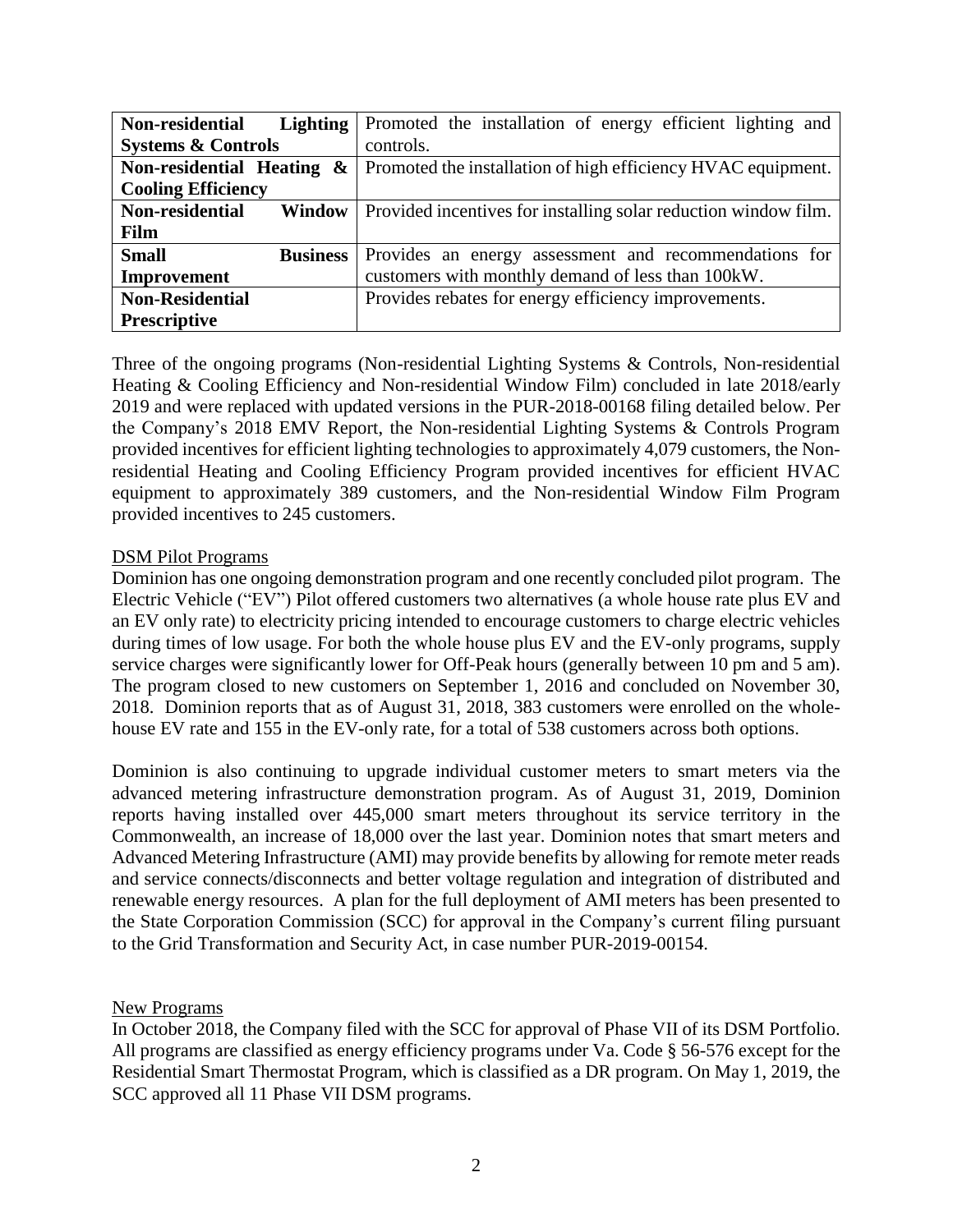| <b>Residential Appliance Recycling Program</b>             | Provides incentives to recycle freezers and                                                       |
|------------------------------------------------------------|---------------------------------------------------------------------------------------------------|
|                                                            | refrigerators that are of a specific age and size.                                                |
| <b>Residential</b><br><b>Customer</b><br><b>Engagement</b> | Provides<br>educational<br>insights<br>into<br>the                                                |
| Program                                                    | customer's energy consumption via a Home                                                          |
|                                                            | Energy Report with periodic suggestions on                                                        |
|                                                            | how to save on energy based upon an analysis                                                      |
|                                                            | of the customer's energy usage.                                                                   |
| <b>Residential Efficient Products Marketplace</b>          | Provides an incentive to purchase specific                                                        |
| Program                                                    | energy efficient products with a rebate through                                                   |
| <b>Residential</b>                                         | an online marketplace and through stores.                                                         |
| Home<br><b>Energy</b><br><b>Assessment</b>                 | Provides an incentive to install a variety of<br>energy saving measures following completion      |
| Program                                                    | of a walk-through home energy assessment.                                                         |
| <b>Residential</b><br><b>Smart</b><br><b>Thermostat</b>    | All<br>who<br>are<br>not<br>already<br>customers                                                  |
| <b>Management Program (Demand Response</b>                 | participating in the Company's DSM Phase I                                                        |
| Component)                                                 | Smart Cooling Rewards Program and who                                                             |
|                                                            | have a qualifying smart thermostat are offered                                                    |
|                                                            | the opportunity to enroll in a peak demand                                                        |
|                                                            | response Program.                                                                                 |
| <b>Residential</b><br><b>Thermostat</b><br><b>Smart</b>    | Provides an incentive to customers to either                                                      |
| <b>Management Program (Energy Efficiency</b>               | purchase a qualifying smart thermostat and/or                                                     |
| Component)                                                 | enroll in an energy efficiency program.                                                           |
| Non-residential<br><b>Lighting</b><br>&<br><b>Systems</b>  | Provides qualifying customers<br>with<br>an                                                       |
| <b>Controls Program</b>                                    | incentive to implement more efficient lighting<br>technologies that can produce<br>verifiable     |
|                                                            | savings.                                                                                          |
| Non-residential<br><b>Heating</b><br>Cooling<br>and        | Provides qualifying customers with incentives                                                     |
| <b>Efficiency Program</b>                                  | to implement new and upgrade existing high                                                        |
|                                                            | efficiency<br>heating<br>cooling<br>and<br>system                                                 |
|                                                            | efficient<br><b>HVAC</b><br>equipment<br>more<br>to                                               |
|                                                            | verifiable<br>technologies<br>that<br>produce<br>can                                              |
|                                                            | savings.                                                                                          |
| <b>Non-residential Window Film Program</b>                 | Provides qualifying non-residential customers                                                     |
|                                                            | with an incentive to install solar reduction                                                      |
| <b>Non-residential</b>                                     | window film                                                                                       |
| <b>Small</b><br><b>Manufacturing</b><br>Program            | Provides qualifying customers incentives for<br>installation<br>of<br>efficiency<br>the<br>energy |
|                                                            | of<br>consisting<br>primarily<br>improvements,                                                    |
|                                                            | compressed air systems measures for small                                                         |
|                                                            | manufacturing facilities.                                                                         |
| <b>Non-residential Office Program</b>                      | Provides qualifying customers incentives for                                                      |
|                                                            | installation<br>of<br>energy<br>the<br>efficiency                                                 |
|                                                            | improvements, consisting of recommissioning                                                       |
|                                                            | measures at smaller office facilities.                                                            |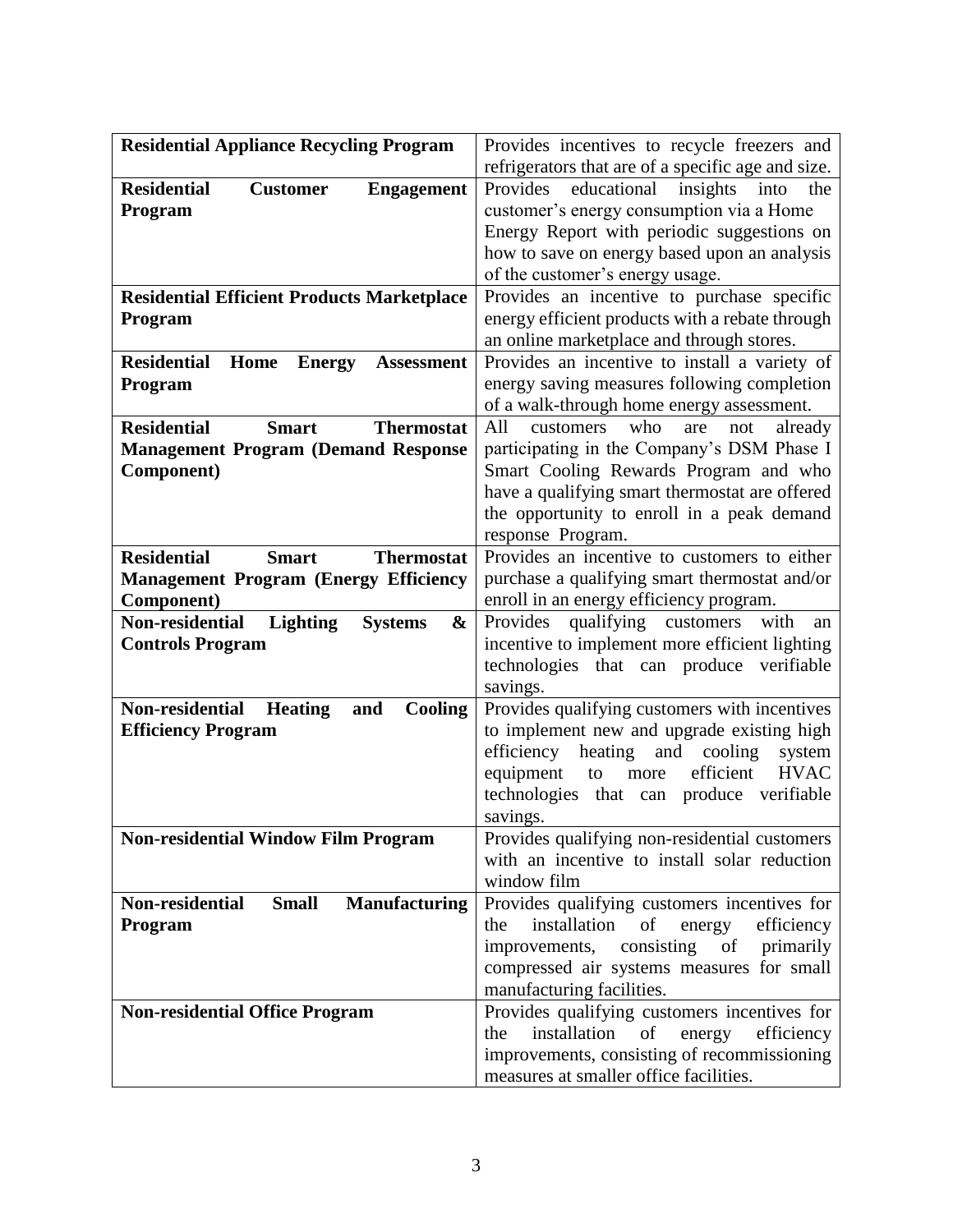#### Future DSM Programs

As part of the Grid Transformation and Security Act passed in 2018, the Company continues to meet with stakeholders to discuss and plan for new DSM programs. The Company reports that competitive Requests for Proposals (RFP) will be issued for the fulfillment of new programs to be filed before the SCC for areas that appear to be fully developed from a program design perspective and pass 3 of the 4 cost benefit tests as defined under Virginia law.

### Evaluation, Measurement and Verification

In order to continue to quantify the level of energy and demand savings from its programs, Dominion has implemented Evaluation, Measurement, and Verification (EM&V) plans for the approved DSM programs. These plans are developed, executed, and reported by a third party vendor, DNV GL. The most recent EM&V report was filed with the SCC on May 1, 2019. This report concludes that across Dominion's portfolio of residential and non-residential programs in Virginia, cumulative actual participants were 98 percent of planned, while Net Energy Savings was 72 percent of planned through the 2018 program year.

#### Consumer Education and Outreach

Dominion has several consumer education initiatives that include providing demand and energy usage information, educational opportunities, and online customer support options to assist customers in managing their energy consumption. Through consumer awareness and education, Dominion is working to encourage the adoption of energy-efficient technologies in residences and businesses. Dominion's education programs include television, digital, print, radio and outdoor advertising on energy conservation, news releases regarding its DSM programs, online energy calculators, a dedicated section of its website on energy conservation, and the use of social media.

In addition, Dominion's EnergyShare provides energy assistance and weatherization services to low-income, elderly, disabled, and military veteran customers. On July 1, 2018, Dominion expanded the EnergyShare program through 2028 by committing \$130 million (\$13M per year) to the program's core components. Over 31,000 homes have received weatherization improvements and 4,800 military veterans and 4,500 individuals living with disabilities have been assisted through the program during its 37 year history.

#### Company Operations and Reporting

Dominion reports it continues initiatives to conserve energy and save money in its internal operations. Some examples are maintaining and improving the energy efficiency of Dominion's facilities, utilizing Building Automation Systems (BAS) in most of its facilities, , forming Workplace Sustainability Teams, green information technology (IT) incorporating ENERGY STAR compliant or certified components such as computers and servers, the Night Watchman program that shuts down inactive desktops at night, and an investment recovery program that disposes of surplus assets in a way that both maximizes return on investment and minimizes the environmental impact.

Dominion's report provides an overview of the suite of programs available to the company's internal and external stakeholders. Dominion states it supports the Commonwealth's goals regarding energy conservation and renewable energy and will continuously evaluate energy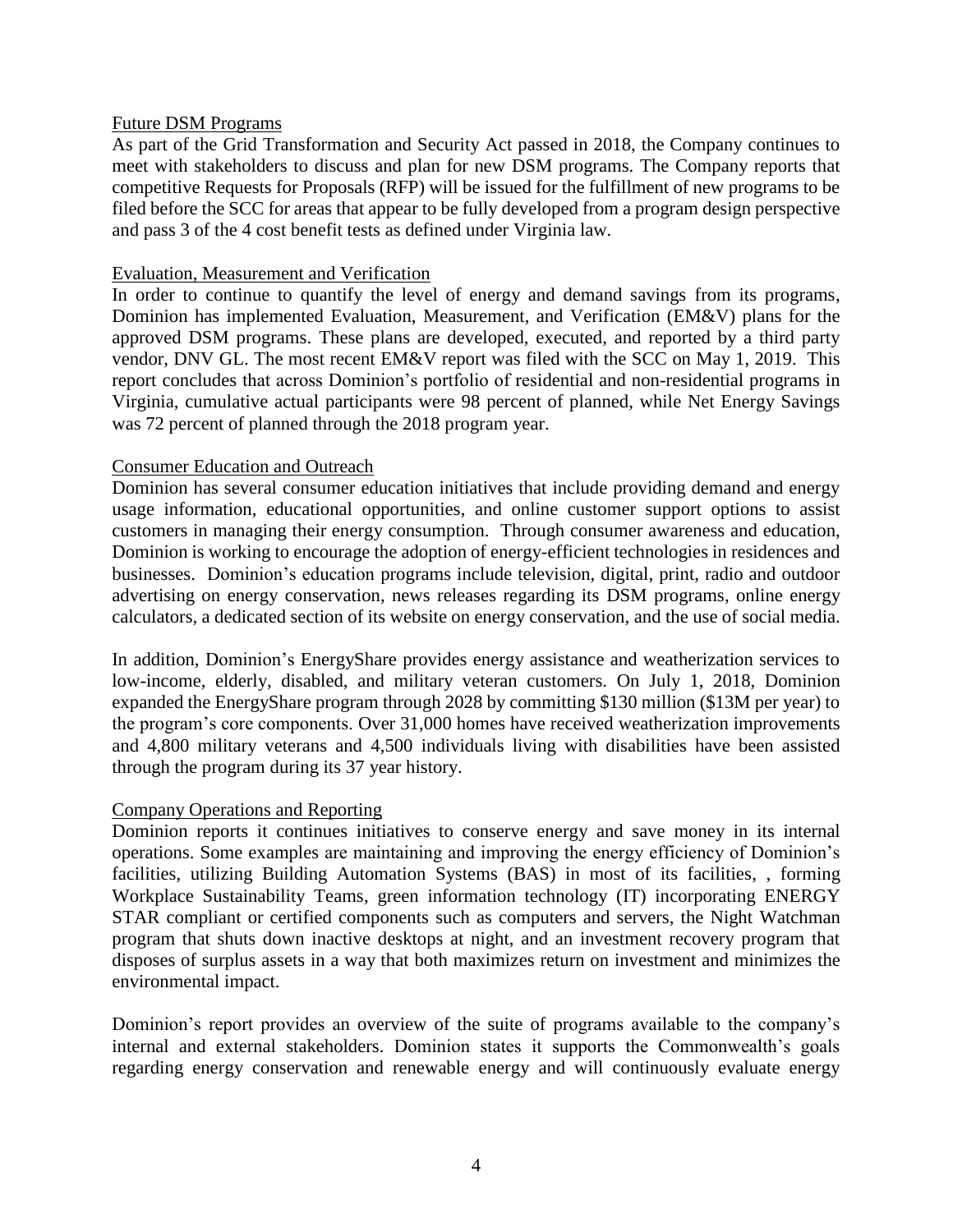savings and environmental programs for itself and its customers in support of the overall goals in the Virginia Energy Plan.

# **Appalachian Power Company**

Appalachian Power Company ("APCo's") parent company, American Electric Power (AEP) continues to express a commitment to energy efficiency and demand side management measures. APCo reports that it seeks to limit the growth in the amount of power consumed at peak through several methods including demand response tariffs, direct load control programs, timedifferentiated rates, energy efficiency programs, and certain grid transformation investments. APCo reports its suite of programs realized approximately 32,507 megawatt hours (MWh) of electric savings during 2018. The 2018 calendar year savings are provided, rather than 2019, in order to ensure that verified and evaluated data are reported.

APCo reports that it has a total of seven DSM programs currently available to customers in Virginia, including six residential programs and one commercial program. Two of these, the Residential Low Income Program and Residential Direct Load Control program, were approved by the SCC in November 2014. On July 7, 2017 APCo filed to extend the Residential Low Income Program and Residential Direct Load Control programs for an additional three year period (2018- 2020) and received SCC approval for the extension on February 15, 2018. On June 24, 2015, the SCC approved five programs, including four residential programs and one commercial and industrial customer programs. These programs became available for customers in 2016, and are currently approved for implementation through 2018.

## Residential Programs

APCo's six currently available residential programs currently include: Low Income, Direct Load Control, eScore, Appliance Recycling, Manufactured Housing ENERGY STAR®, and Bring Your Own Thermostat.

The Low Income Program uses weatherization agencies in APCo's service territory to implement cost-effective energy saving measures in residential households with low incomes. Through December 2018, 975 customers have participated in the program.

The Direct Load Control Program offers participating residential customers \$8 per month during the summer season for each controlled central air conditioning unit or heat pump unit. APCo installs a switch on these units, and the switch has communication capability such that a signal can be sent from the utility to cycle the air conditioner or heat pump unit off during times of high system demand. Through December 2018, 6,163 load control switches have been installed under the program.

The Home Performance Program offered a free online energy checkup, access to a home energy assessment, and rebates for larger upgrades to the customer's home. Through December 2018, 13,249 customers participated in the program online, in-home, or through rebates. For the in-home energy audit portion of the program, APCo utilized local contractors. This program ended at the end of 2018 and was replaced by the eScore Program.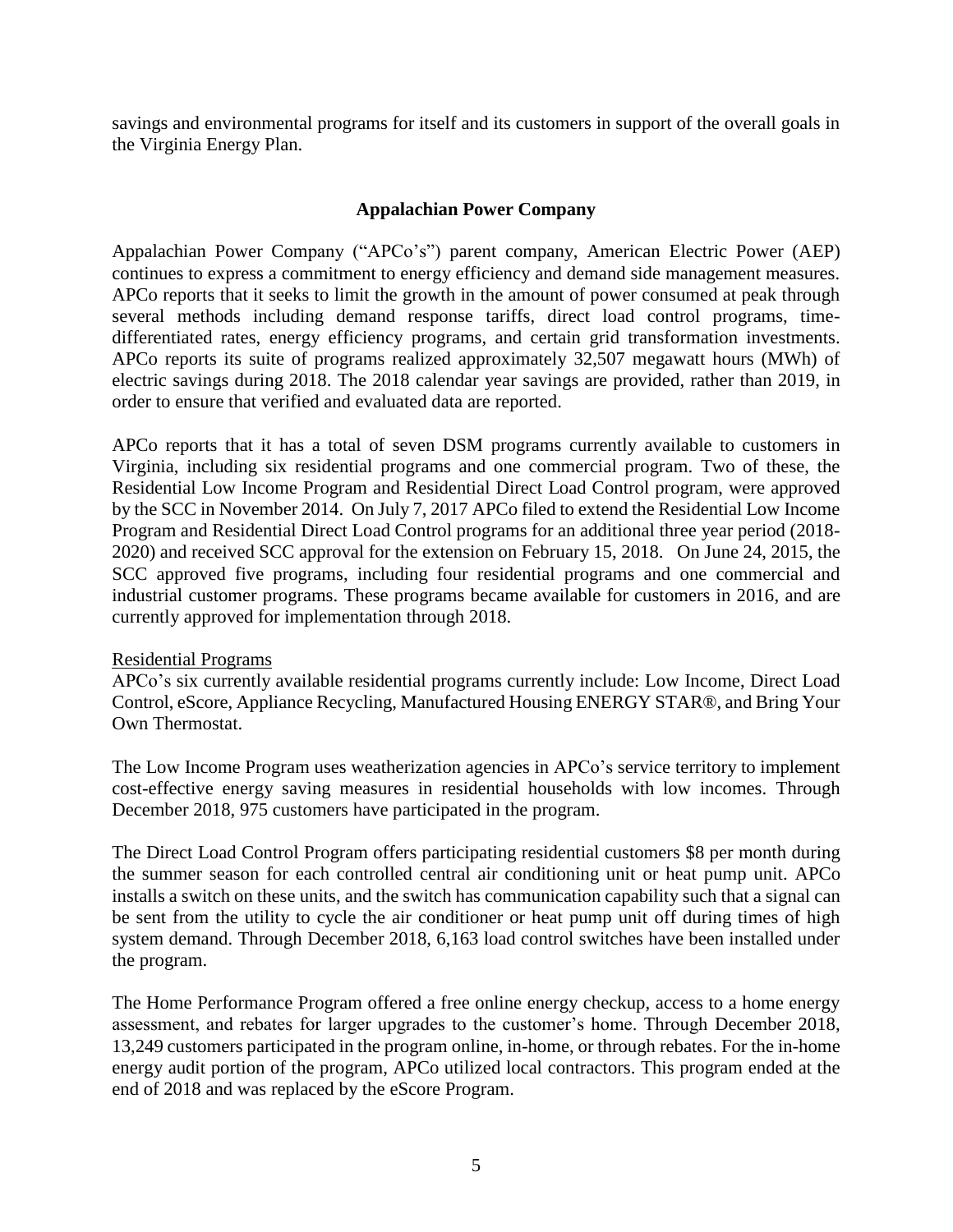The Residential Appliance Recycling Program helps customers reduce their energy consumption by removing old, working refrigerators and freezers from customers' homes for recycling. Properly capturing and recycling refrigerants helps to reduce their release into the atmosphere. Through December 2018, the program has recycled 3,394 freezers and refrigerators. On May 16, 2018, the SCC approved an extension of the Residential Appliance Recycling program through calendar year 2019.

The Manufactured Housing ENERGY STAR® Program provides manufacturers with incentives for improving building envelopes, utilizing efficient HVAC systems, and providing other heating and water heating efficiencies for new manufactured homes. A total of 217 manufactured homes were incentivized through December 2018. Due to concerns with low participation (only 24 homes had been incentivized by December 2017) APCo previously elected not to file an extension on this program. However, participation greatly increased in the latter half of 2018 and the company is now seeking an extension from the SCC through a filing in PUR-2019-00122.

The Residential Efficient Products program provided markdown incentives to retailers for the sale of light emitting diodes (LEDs) and mail-in rebates for certain ENERGY STAR® appliances. Through December 2018, the program provided markdown incentives on 733,579 LEDs and rebates for 2,934 ENERGY STAR® appliances. The program ended December 31, 2018.

On September 29, 2017, APCo filed for approval of three new residential programs; two were approved by the SCC in case PUR-2017-00126 on May 16, 2018 for a three-year period, beginning January 1, 2019: Bring Your Own Thermostat (BYOT) program and eScore program.

The Bring Our Own Thermostat Program allows customers to enroll a qualifying Wi-Fi-enabled thermostat in a demand response program, during a load management event, APCo will either cycle the customer's HVAC equipment or raise the set point of the thermostat.

The eScore Program engages participants over time to lower energy costs through online assessments, in-home assessments, and rebates for larger upgrades.

## Commercial and Industrial Programs

The Commercial and Industrial (C&I) Prescriptive program launched in January 2016, and has experienced steady growth. Through December 2018, 736 energy efficiency projects were completed. The program ended in December 2018 and was replaced by two new programs that were approved by the SCC in case PUR-2017-00126 on May 16, 2018: the C&I Lighting Program and the C&I Standard Program. A third program, the Small Business Direct Install Program, was also approved at that time.

The C&I Lighting Program promotes high efficiency lighting upgrades by covering a portion of the cost of energy efficient lighting technology.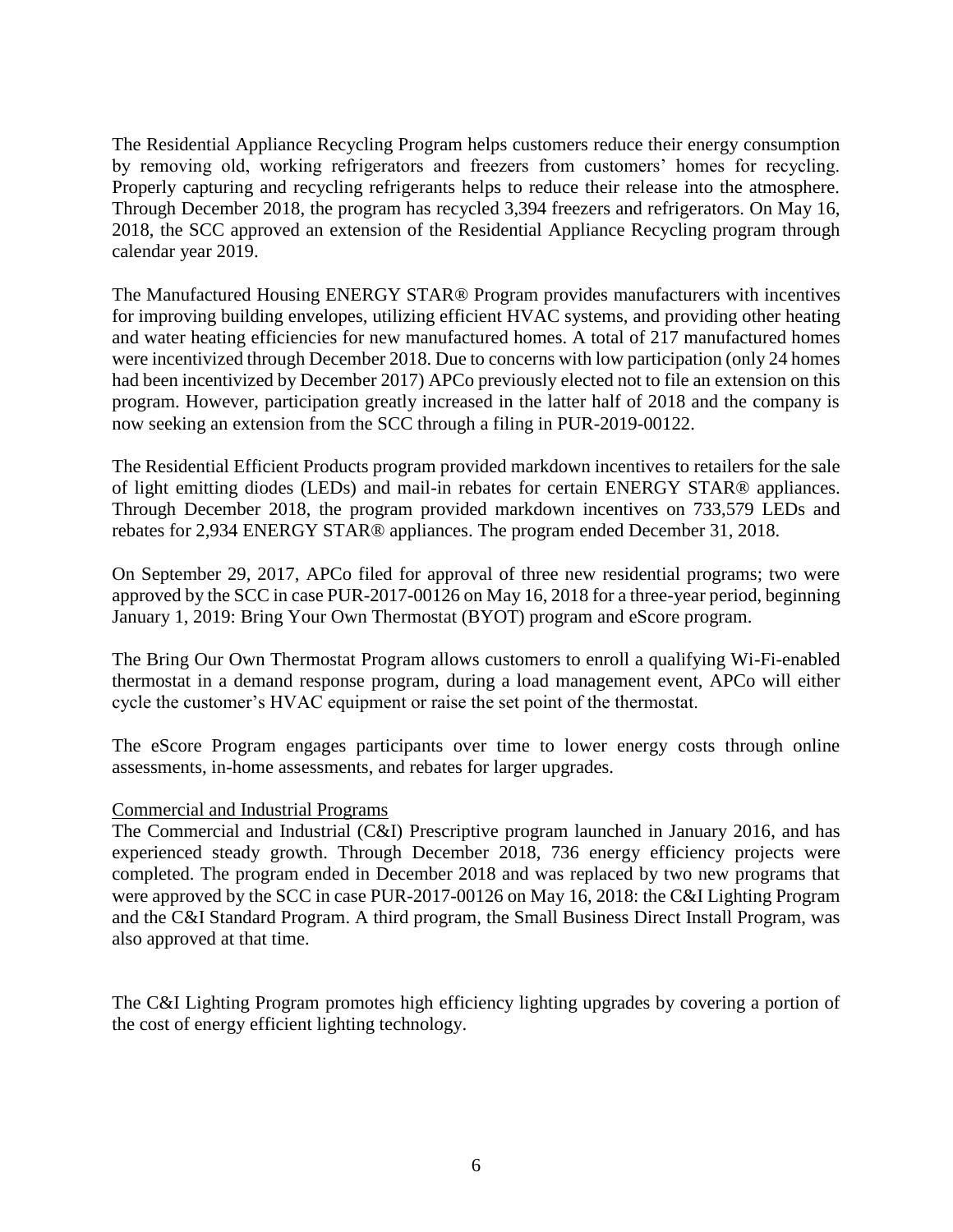The C&I Standard Program promotes high efficiency non-lighting measures, including variable frequency drives (VFDs), kitchen equipment, HVAC units and efficiency improvements related to industrial processes.

The Small Business Direct Install Program offers on-site energy assessments, direct install of certain energy efficiency measures and financial incentives for other cost-effective measures. A customized Energy Report is provided to each participant that sets out recommended improvements and their respective returns on investment. The program targets the harder to reach small business customers with a peak demand of 200kW or less.

## Proposed Programs

On September 30, 2019 APCo filed for approval of two new DSM programs in Case No. PUR-2019-00122: the Residential Low-Income Single Family Weatherization Program and the Residential Low-Income Multi-Family Weatherization Program. Subject to SCC approval, the company plans to launch these programs in January 2021.

The Residential Low-Income Single Family Weatherization Program is designed to generate savings through the evaluation of energy improvement opportunities, the installation of weatherization upgrades and other energy savings for dwellings. It would replace APCo's existing Residential Low Income Program upon that program's conclusion.

The Residential Low-Income Multi-Family Weatherization Program will provide and install energy efficiency measures to income-qualified multifamily properties. It will include an education component for participants on ways to effectively manage their energy use.

# Pilot Programs

The Energy Assistance Pilot provides energy assistance for homeless veterans who are receiving support from the Virginia Veterans and Family Support Program or the Total Action for Progress (TAP) program. The goal of the program is to provide utility grant assistance through \$500 energy vouchers to low-income homeless veterans to assist them with getting back into permanent housing. APCo allocated \$100,000 to the program. Through December 2018, 167 grants had been given totaling \$83,500. Under the provisions of the Grid Transformation and Security Act, APCo plans to continue the Veteran Energy Voucher Pilot Program in its Virginia service territory.

APCo also provides an energy efficiency pilot for low income elderly and disabled individuals, which includes two initiatives. The first, the Multifamily Residential Energy Efficiency pilot, aims to weatherize and improve the overall efficiency of selected multifamily properties. APCo intends to move this program out of the pilot stage and has proposed to do so in Case No. PUR-2019- 00122 filed with the SCC. The second, the Energy Efficiency Education Pilot, provides direct mailings to customers receiving financial assistance through different agencies to help pay their electric bills. Customers receive direct mail with information about measures they can take to save energy and reduce their electric bills along with a postcard the customer can return in order to receive a free energy conservation kit. Each kit includes six energy efficient light bulbs, two LED nightlights, two faucet aerators, and a refrigerator thermometer. Under the provisions of the Grid Transformation and Security Act, the Company has contracted with Dollar General to continue this program.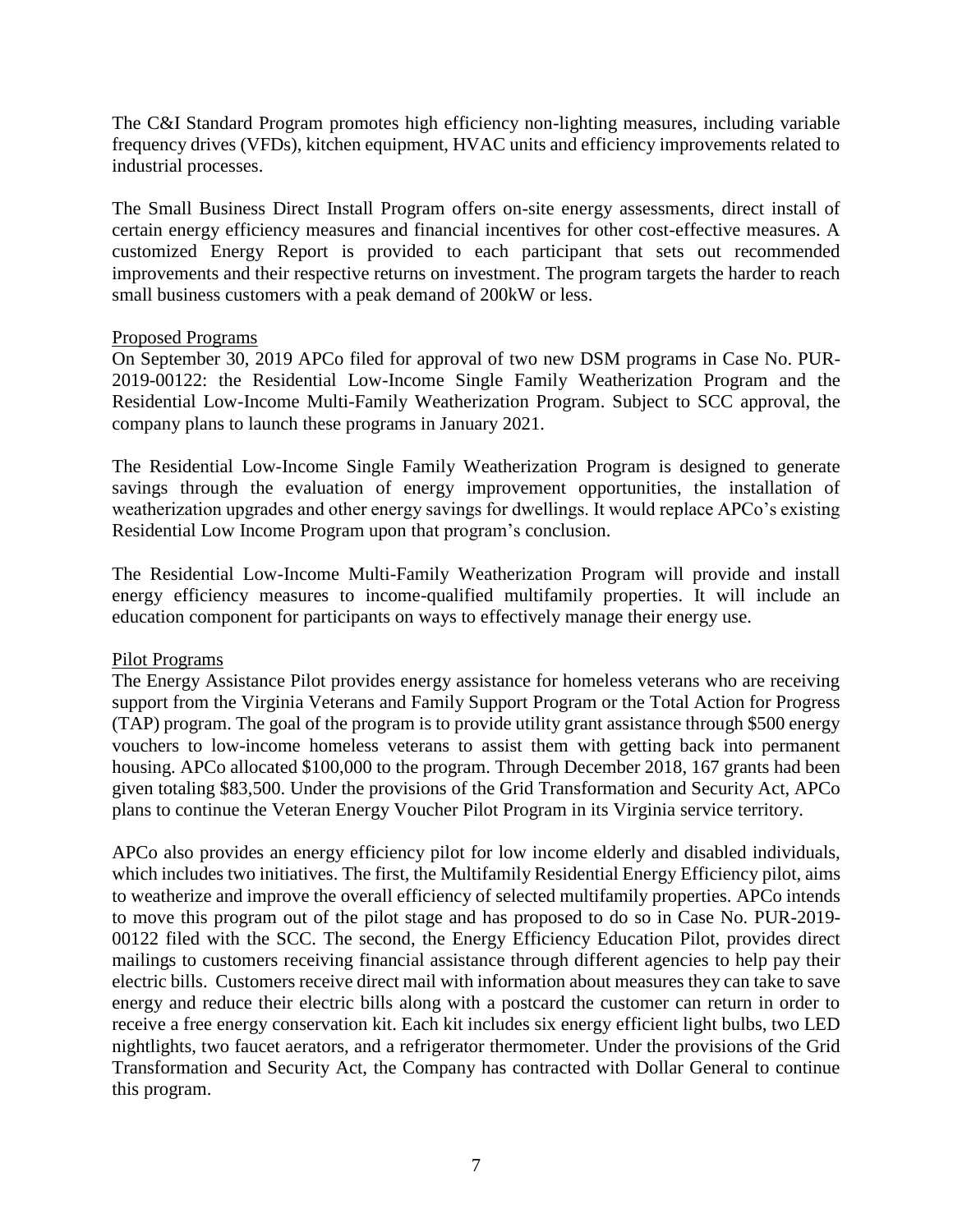# Tariffs

APCo offers time-of-day tariff options that allow customers to shift usage to lower cost periods. Tariff options for commercial and industrial customers include: Small General Service load management water heating, Medium General Service and Large General Service Off-peak excess demand provisions, General Service and Large General Service time-of-day and an Advanced Time-of-Day Schedule.

APCo's voluntary demand response tariffs, the optional rider demand response services (DRS) – RTO capacity and Optional Rider DRS, became effective June 1, 2017. Under the optional rider DRS-RTO capacity, APCo will contract with customers for capacity that is consistent with updated requirements for DR in PJM. As curtailments under this rider would be mandatory interruptions of load when PJM declares an emergency or pre-emergency event, capacity under this rider qualifies as capacity within PJM. This capacity can then be included in APCo's Fixed Resource Requirement plan. APCo reports there is currently one participant on the DRS-RTO Rider.

Optional Rider DRS is a peak shaving rider that is designed to save system costs when energy prices in PJM are high. It is not subject to PJM emergency conditions and does not count as PJM capacity. APCo did not report any participants in the Optional Rider DRS program. This rider is also open to DRS-RTO capacity participants.

# Consumer Education

For several years, APCo has implemented a consumer education program on energy conservation entitled "Watt, Why, & How," which has continued through 2018. The program is geared toward educating community leaders and citizens on what APCo is doing to meet the growing demand for electricity, changes in electric rates, and how people can save money on their electric bills. In addition, APCo mails a monthly e-newsletter containing energy saving tips to more than 250,000 customers in Virginia. APCo employees continue to make presentations to community groups about the benefits of energy efficiency. APCo also partnered with Virginia Energy Sense to distribute the 3rd Grade curriculum booklet "Value Your Power: Energy Conservation and Resource Renewal" to schools in its Virginia service territory.

# Internal Operations

APCo advised it is continuing to look for opportunities to improve internal efficiencies. The company is continuing to explore emerging cost effective LED lighting technologies both inside and outside of their facilities. The company continues to conduct lighting retrofit projects, install ENERGY STAR® rated white roofs, implement energy management controls, and replace inefficient HVAC equipment. APCo reports that for its Virginia facilities, weather-normalized energy use for the 12-month period ending December 2018 (compared to a baseline year of 2007) has decreased approximately 12.6 million kWh, or 37 percent.

# **Old Dominion Power Company**

Old Dominion Power Company ("ODP") does not report any major changes to its energy conservation efforts. ODP does not currently deploy DSM programs in its Virginia service territory. However, it reports that its subsidiaries Kentucky Utilities Company (KU) and Louisville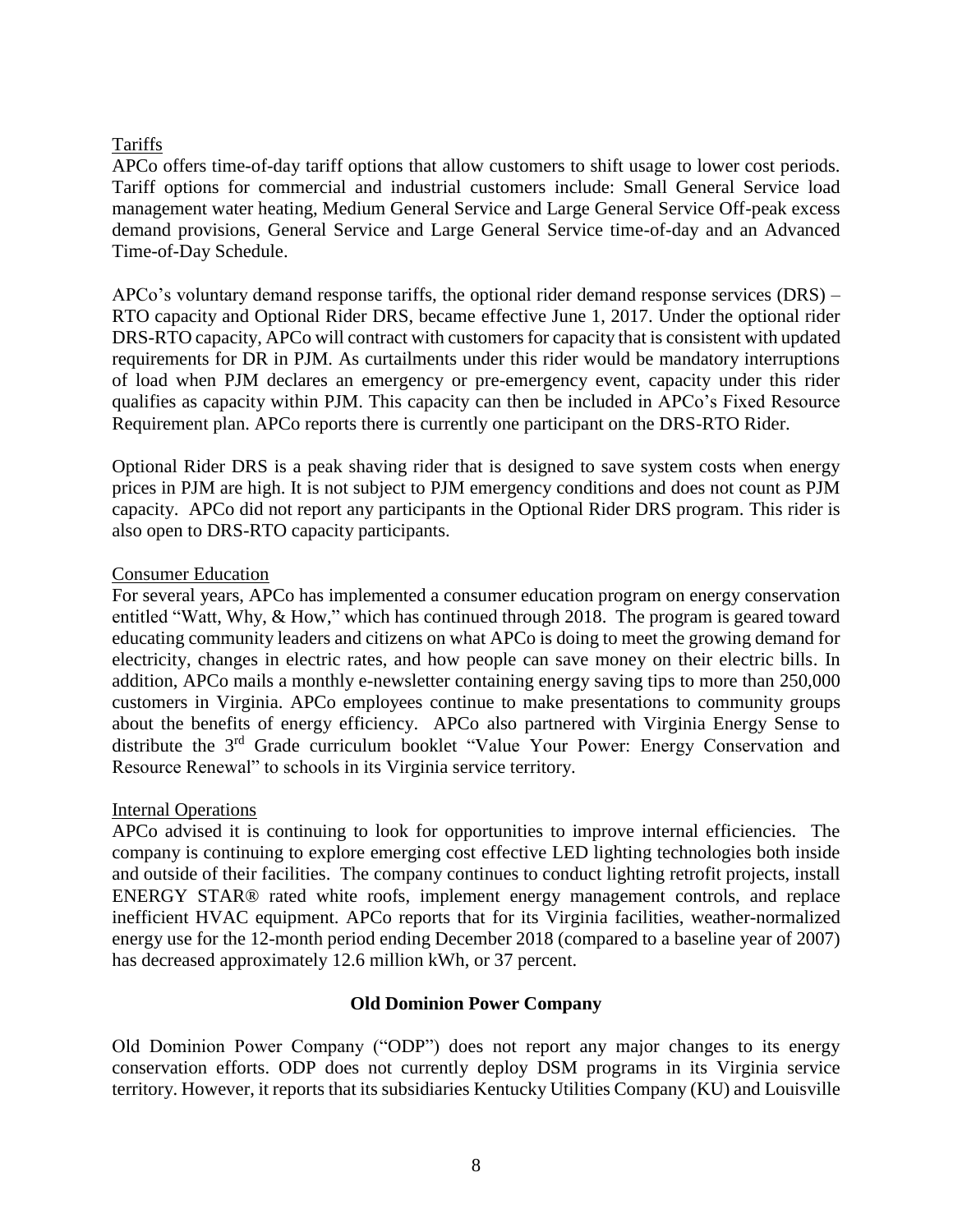Gas and Electric Company (LG&E) have had significant demand-side management and energy efficiency programs in place in Kentucky for a number of years. ODP customers in Virginia have benefited indirectly from these programs through avoided capacity savings.

ODP continues to encourage customers to conserve energy by providing energy efficiency and conservation tips in the Power Source newsletters that are included in the monthly bills. The newsletter contains practical and proactive ways in which customers can implement energy and conservation measures. In 2018, the Company has also offered additional energy-savings tips in separate bill inserts. Energy efficiency/smart saver tips are made available to customers at various public gatherings and community festivals as well as the company's website.

ODP reports its website also contains tools which allow its customers to identify potential areas for energy savings. ODP offers Smart Saver ideas which offer low cost and no cost ways to save on lighting, heating and cooling, appliances and electronics, insulation and water usage. Additionally, a Watt Finder Guide is available which educates customers on how appliance choices and usage impacts energy consumption.

ODP advises its billing options such as paperless billing and auto pay continue to enable customers to view and pay bills on-line using a mobile device, tablet or computer instead of receiving a paper copy through regular mail. Lastly, ODP, KU, and LG&E have continued the "Environmental Champions Program," which encourages employees to conserve energy and recycle waste at work.

# **IOU Contributions to Virginia's Electric Energy Consumption Reduction Goal**

The third enactment clause of Chapter 888 of the 2007 Acts of Assembly provides that "the Commonwealth shall have the stated goal of reducing the consumption of electric energy by retail customers through the implementation of [demand side management and energy efficiency] programs by the year 2022 by an amount equal to ten percent of the amount of electric consumed by retail customers in 2006." This goal was reflected in the 2007 Virginia Energy Plan, the first energy plan developed after utility re-regulation, and the 2018 Virginia Energy Plan reiterated the imperative to achieve the ten percent goal. The utility-sponsored DSM programs described in this report represent the primary contributions to Virginia's electric energy reductions in furtherance of the ten percent goal.

To evaluate the progress the Commonwealth has made towards the stated electric energy reduction goal, DMME utilizes a baseline reduction total of 10,700,000 MWh, which represents ten percent of the 2006 retail electric energy sales in Virginia. Neither statute nor the Virginia Energy Plan provides a specific methodology for measuring progress towards this goal. There are two primary methodologies for measuring avoided energy consumption in megawatt hours (MWh) for DSM programs that DMME has analyzed: total annual savings and cumulative savings. Below is a brief discussion of each methodology and how progress towards the goal under each approach is measured. Both approaches have value in measuring energy efficiency program impact, but differences in accounting methodology leads to a significant variation in outcomes, as shown in the figure on the following page from the American Council for an Energy Efficient Economy's (ACEEE) 2019 report, "Energy Efficiency Over Time." These figures are based on the best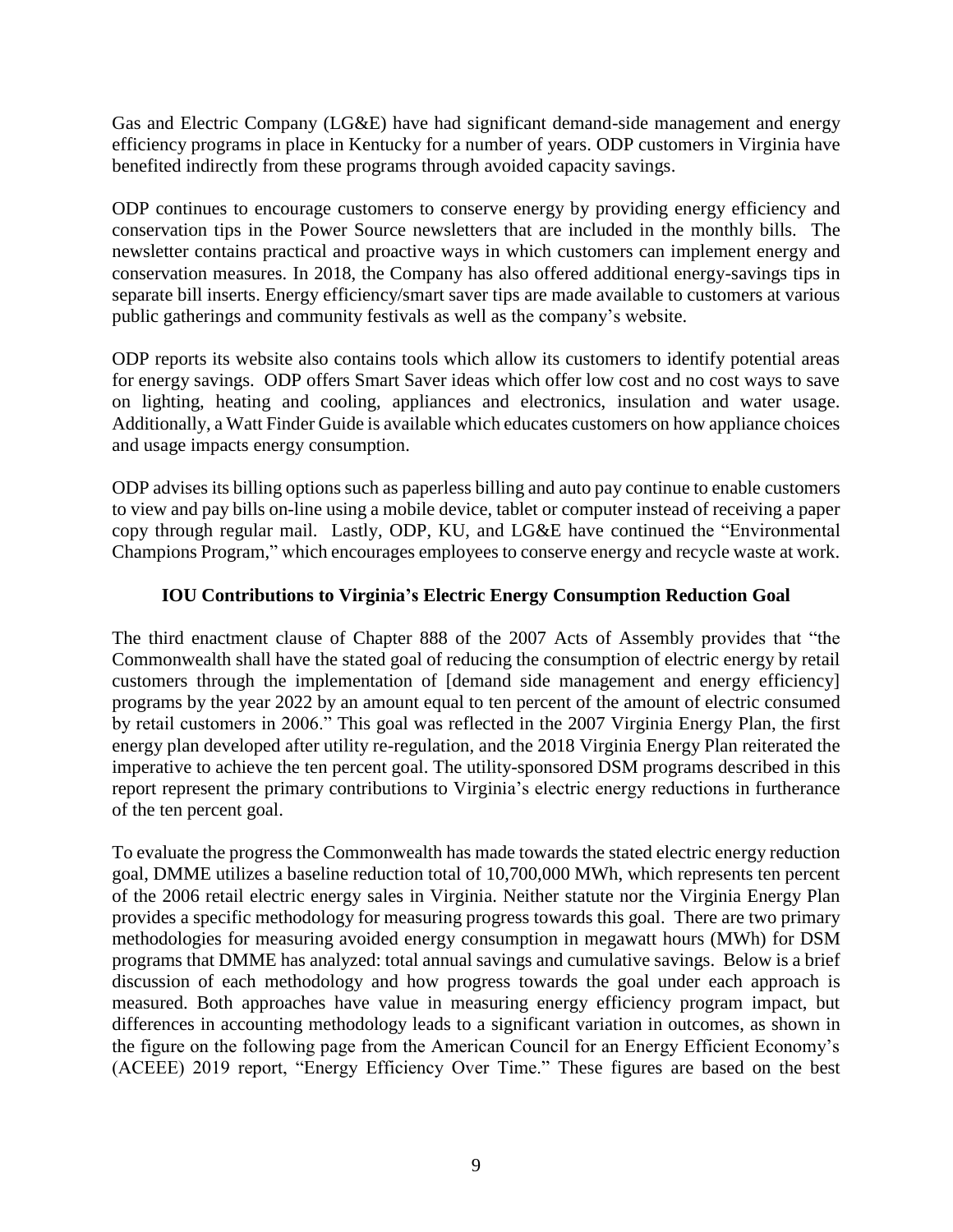available data at this time. However, they may change from year to year, depending on level of investment in DSM programs and actual and projected effectiveness of these programs.

Cumulative savings is the sum of total annual electric savings in a particular period.I In this case, program operating between the base year of 2006 through the goal year of 2022. An accurate tabulation of cumulative savings should take into account persistence and decay of earlier efficiency measures such that savings are only included for those measures still within their expected useful lives and should not include savings from measures that have exceeded their useful lives. The current projection using this approach, based on information from state and utilitysponsored programs and updated modeling data included in this year's report on expected savings due to energy code changes and private market energy performance contracts is that the Commonwealth will achieve 11,012,050 MWh in cumulative electric savings by 2022. This projection represents approximately 103 percent of the ten percent goal. While cumulative savings are a useful measure of program effects, DMME considers the annual savings approach, detailed below, to be a more accurate reflection of the Commonwealth's progress towards its goal.

Total annual savings measures avoided electric energy consumption for a given year plus prior program year's incremental annual savings produced by installed measures still within their expected useful lifetimes. Using an annual savings approach guides program administrators and regulators with a metric providing the actual impact of energy efficiency programs on the system in a given year, and is a more accurate reflection of savings achieved by a specific year, in this case 2022. The current projection under this approach based on current information from state and utility-sponsored programs and updated modeling data included in this year's report on expected savings due to energy code changes and private market energy performance contracts is that total annual electric savings in the Commonwealth will be 6,578,933 MWh by 2022. This projection represents approximately 62 percent of the ten percent goal.



Figure 4. Goal accounting methods for energy efficiency goals